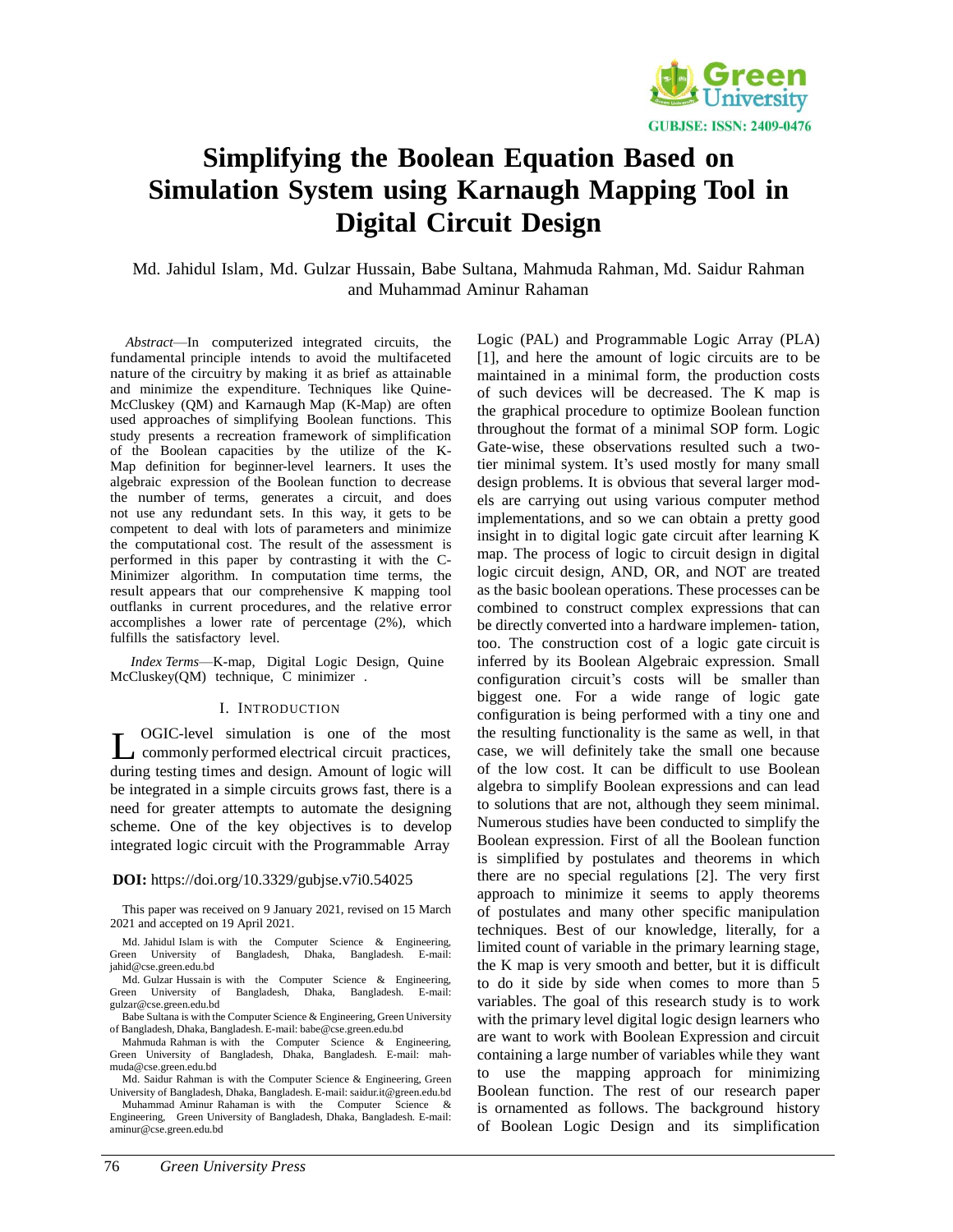techniques with the decade invention of this area are discussed in II. The demonstration and the process of the Kaurnaugh mapping are exhibited in section III. Overall demonstration of whole working procedures are exhibited in section IV. The impact of our research works with performance evaluation are described in section V. And at the end, we have concluded and addressed the future direction in section VI.

## II. RELATED WORKS

In this section, significant research has been discussed below:

For big amount of variables, the common tabular method called the Quine McCluskey (QM) technique is sufficient. This tabular technique is a step-by- step procedure which is a system-wise instruction introduced by Quine [3] first and McCluskey [4] demonstrated it in later. It operates for huge numbers of variables, as far as we know. So it is perfect for controlling machines. Two main activities work for QM method is as follows: a) Prime Implicates Determination b) Collection of Critical Prime Implicates [5]. Main sickening aspect of QM seems: QM is a NP Complete problem and computation times of the algorithm enhance exponentially by the increasing length of input [6]. Therefore, it is quite difficult for primitive level DLD students to manage the tabular method of QM. The common approach of generalization, called the mapping method. Veitch [7] suggested it first and then Karnaugh modified it. [8], provides a smooth, transparent procedure for reducing Boolean expressions.

The K map is truly an important instrument with few parameters in the processing of algebra logic. In the engineering field, this system is often used for various purposes. Author prasad at el. [14] premises a K-map like online cable virtualization engaging algorithm that consists of two things, first one is scheduling technique which is based on online and second one is K-map-like embedding algorithm. Au- thor jinrong at el. [18] offers an alg at el.orithm which is one of the simplified way to use the idea of a relational database by using the Karnaugh map approach to manage all candidate keys with usable dependency sets. After all and above discussion, it can be said that, working with such a wide range of variables for the Karnaugh map will be a significant achievement throughout this sector. The researcher [19] discusses a prominent primary design of elec- tronics circuit issue that is compounded by the Type 2 problem. This resource gives an overview of their ongoing attempt to reform techniques to deal with basic digital circuit design problems through 'big' Boolean algebraic methods. In this research [20] has an integrated method since it teaches students how to easily and logically simplify Boolean equations step by step, including a description of the phases and instances to explain that. The author [21] suggests a modified method of the Karnaugh map that gives students a opportunity to analyze exactly how a K- map was generated and helps all to know some queries farther explicitly during the education in DLD.

But for dealing with a large number of variables, there is no definition. To minimize different circuit outputs, the author [22] suggested an Expanded K-MAP that uses a single Karnaugh map. And essentially, in their algorithm, the multiple Karnaugh-maps accumulated in a single Karnaugh-map. The experimental outcome of their contribution and interpretation gives us an idea that they function only for no more than 5 vari- ables. Authors of [10] proposed a modified algorithm of K-Map algorithm and implemented a K-map solver which works up to 6 variables. It also performs better than C-Minimizer algorithm [7].

#### III. OVERVIEW OF KAURNAUGH MAP TOOL

Kaurnaugh map optimizes the boolean function using the human's ability to identify patterns. This re- search paper presents a structure to implement the K- map for optimizing the boolean function. A boolean function is fed to the system as an input. Then the sys- tem generates  $2<sup>n</sup>$  positions in the K-map based on the input variables (n). In K-map each position contains a digit either zero or one to represent the output of the function for the corresponding combination of the input.The system then generates minterm groups with a region of  $2^n$  (where,  $n = 0,1,2,...$ ) with neighboring 1s. And then by evaluating which variables remain the same inside each box, algebraic minterms are derived.



Fig. 1: A Karnaugh Map with  $4 \times 4$  Cells



Fig. 2: Block Schematic of the Suggested Implementation Framework for the Karnaugh Map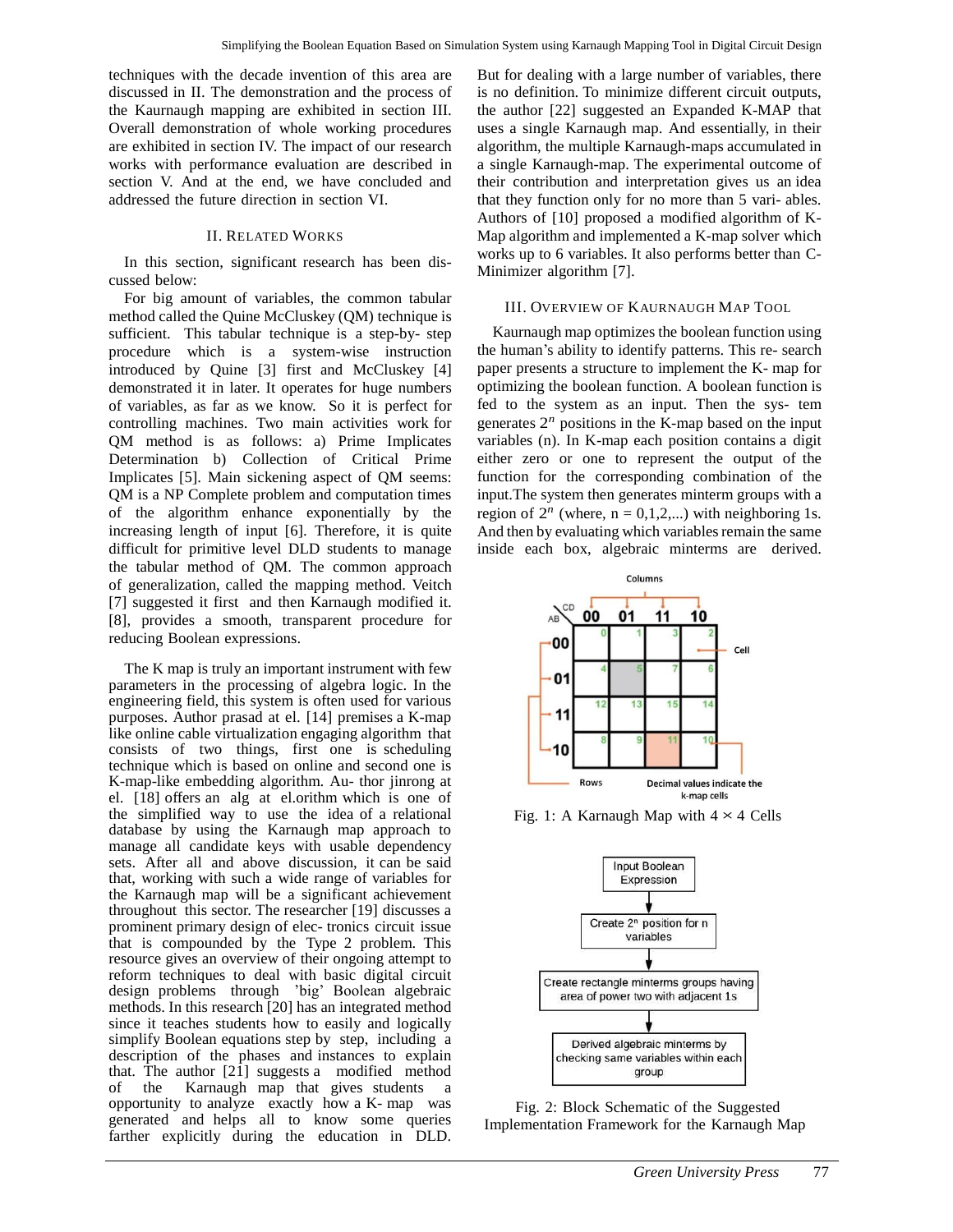| <b>Authors</b>                 | Contributions                                                                                                                                                                                             |
|--------------------------------|-----------------------------------------------------------------------------------------------------------------------------------------------------------------------------------------------------------|
| Elham et al. [9]               | Design a simulation system that finds optimal expression and reduces the cost of the<br>circuit.                                                                                                          |
| Rahman et al. [10]             | Develop a Karnaugh mapping that can deal with a big number of variables with<br>minimum cost and also a comparison with C-Minimizer algorithm.                                                            |
| Rushdi et al. [11]             | Present a prominent basic digital circuit design issue using Variable-Entered Karnaugh<br>Maps (VEKMs) with don't care notation.                                                                          |
| Vyas et al. [2]                | Propose a procedure widely linked to asymmetric base logic function systems using<br>Karnaugh maps and also the technique thus makes it possible to minimize spintronic<br>and memristive logic circuits. |
| Wang et al. [12]               | Design a system that enhances the concept of Karnaugh maps also demonstrate the<br>results and applications.                                                                                              |
| Abdalla et al. [13]            | Develop a method that improves the concept of Karnaugh maps and better than the<br>Quine-McCluskey method for low and large variables.                                                                    |
| Prasad et al. [14]             | Propose a generalized Karnaugh Map Method that uses "K-don't care" and it can easily<br>solve seven variables k-map for all prime implicants.                                                             |
| Kim et al. $[15]$              | Design a karnaugh map using web-based java applets based on Quine-McCluskey<br>minimization technique which aim is to maximize the learning efficiency.                                                   |
| Murugavelneural et al.<br>[16] | Design a Boolean circuit and also proposed an algorithm with many variables using<br>modified karnaugh map                                                                                                |
| Nabulsi et al. [17]            | Present a comprehensive procedure that simplified the logical function using a truth<br>table Based on the Minterms combination.                                                                          |
| Proposed                       | Design & development a simulation system that finds optimal expression, simplified the<br>logical function using a truth table, reduces the cost of the circuits and also demonstrate<br>the results.     |





Fig. 3: System Flow Diagram for the K-Map

## IV. METHODOLOGY

# *A. Creation of 2 <sup>n</sup>Positions and Min-term Groups*

The framework creates  $2<sup>n</sup>$  placements for n parameters to build the K-map where gray code is used to order the locations as if the change occurs only in a single variable in each pair of adjoining cells. Then the output of the function for the corresponding input combinations is preserved using zero and one digit in every location of the Karnaugh-map. They suggested approach uses two arrays of one dimension where this one is used for holding the location of the K map & the other one is used for storing the result of the function for that location in the same array index. For instance, Fig. 4 displays the iterator repre- sentation of a 4-variable Boolean expression between both the location set as well as the method output list. The framework produces all the potential classes of minterms for both the periodic system dependent on the number of parameters and the variations are described by an Array List of two dimension. The List is then forwarded to the GroupChecker method to review the unique Boolean expression for a major combination of minterms containing adjacent 1s.



Fig. 4: Positional Values of K-Map (4 Variables)

#### *B. Checking of Groups*

Minterms are grouped possessing a region of  $2^n$ (where,  $n = 0,1,2,...$ ) in K-map. The method **Group Checker** has tested all possible combinations which can be generated by the neighboring 1's. The conflicting groups were often thought to establish bigger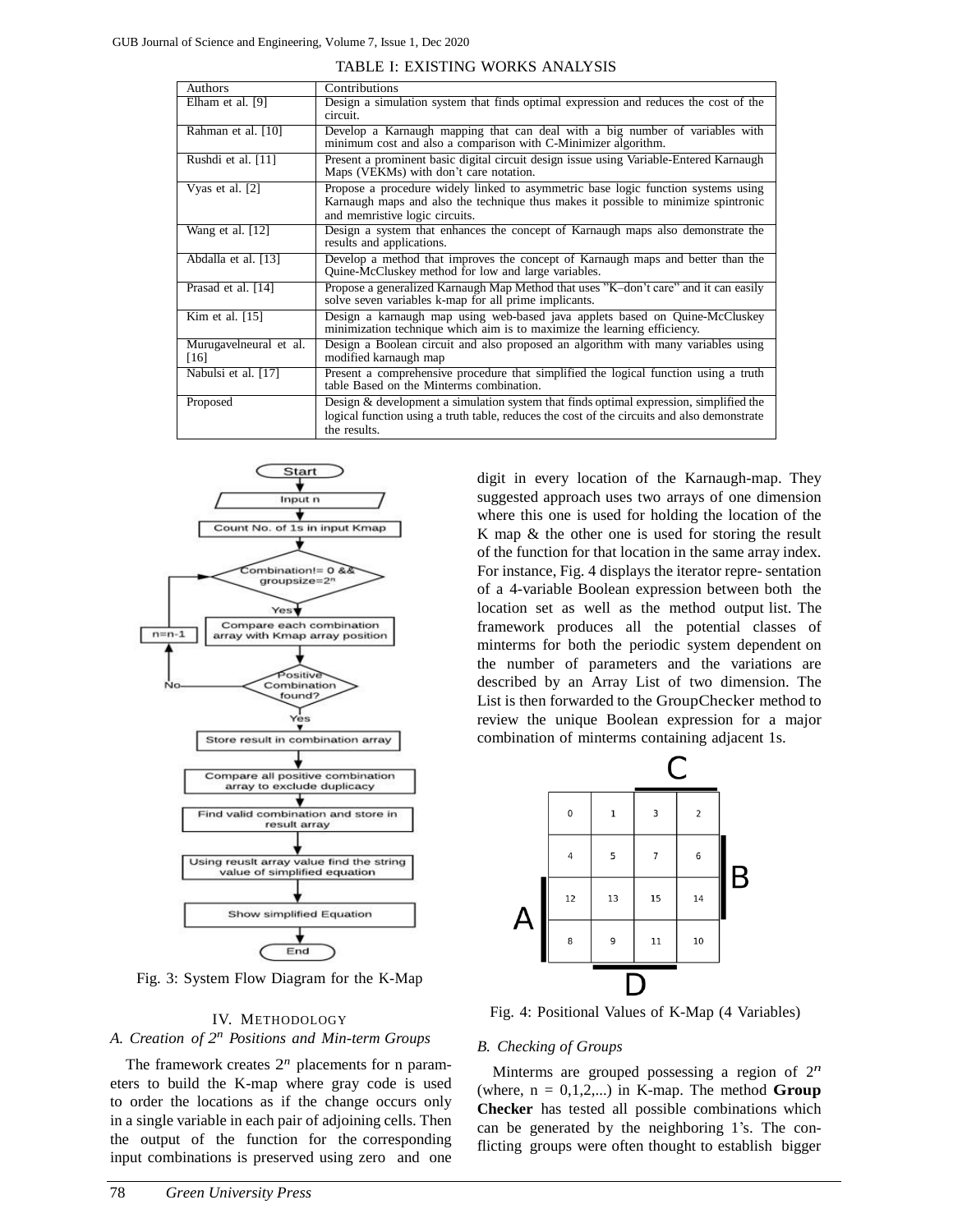

Fig. 5: An Overview of all Possible Permutations of the Boolean Method Min-term Consisted of Three Parameters.

**Algorithm 1:** K Map

|    | <b>Input:</b> k-Map_position_Array[],                       |
|----|-------------------------------------------------------------|
|    | function output[], variable Size                            |
|    | <b>Output:</b> vCombinationArray[],rGroup[]                 |
|    | 1 Initial variable Size $\leftarrow$ values from the users; |
|    | 2 Initial k-Map_position_Array $\leftarrow$ values from     |
|    | the users:                                                  |
|    | 3 Initial function_output $\leftarrow$ Method input values  |
|    | as stated by the location;                                  |
|    | 4 Initial comb[][] $\leftarrow$ Potential amalgamation      |
|    | values of the array;                                        |
|    | 5 Initial m $\leftarrow$ 0;                                 |
|    | 6 Initial $s \leftarrow 0$ ;                                |
|    | 7 Initial end $\leftarrow$ combination[][].len;             |
|    | 8 for $k=0$ to end do                                       |
| 9  | init vCombination $\leftarrow$                              |
|    | call_group-Checker(k-Map[], comb[k],                        |
|    | $k)$ ;                                                      |
| 10 | <b>if</b> vCombination = zero <b>then</b>                   |
| 11 | increment m by one;                                         |
| 12 | end                                                         |
|    | $13$ end                                                    |
|    | 14 Init rGroup[]← call                                      |
|    | pCombination[group-Size];                                   |

numbers of groups without any zeroes. Fig. 5 demonstrates that, there exist two potential minterms classes of getting area four for the scenario given in Fig. 4. Therefore the method **GroupChecker** returns amount of teams for that key method.

|   |   | 1 | 1 |  |
|---|---|---|---|--|
| 1 | 1 | 1 | 0 |  |
| 1 | 1 | 1 | 0 |  |
|   |   |   |   |  |



| <b>Algorithm 2:</b> Algorithm of Group Checker            |
|-----------------------------------------------------------|
| <b>Input:</b> k-Map[], combination-Array[],               |
| combination-Number,                                       |
| mCombinationCount, grpMax1                                |
| <b>Output:</b> validGrpCombinations                       |
| 1 Initial pCombination[] ←                                |
| mCombinationCount;                                        |
| 2 Initial $s \leftarrow 0$ ;                              |
| 3 Initial end $\leftarrow$ combination-Array[].length;    |
| 4 Initial $f \leftarrow 0$ ;                              |
| 5 for $i=0$ to end do                                     |
| 6   if $k$ - <i>Map[combination-Array[i]]</i> = 1 then    |
| $\vert$ increment f by 1;                                 |
| 8 end                                                     |
| 9 if $f = \text{gr}p\text{Max1}$ then                     |
| $p$ Combination[combination-Number] $\leftarrow$ 1;<br>10 |
| 11<br>increment s by 1;                                   |
| return one;<br>12                                         |
| $13$ else                                                 |
| return zero;<br>14                                        |
| 15 end                                                    |

# *C. Algebraic Min-terms Computation*

The given algorithm 3, measures the numbers of ones in each grouping while groups are generated. It specified how many parameters are needed to describe this min-term as according to the number of ones. Whenever the number of parameters is specified, the frequent bit among all the places was regarded as well as the parameter for that location was obtained.

| <b>Algorithm 3:</b> Counter of Numbers of one's                   |
|-------------------------------------------------------------------|
| <b>Input:</b> $k$ -Map[]                                          |
| <b>Output:</b> The Numbers of 1's                                 |
| 1 Init count $\leftarrow$ 0;                                      |
| 2 Init len ← k-Map[].len;                                         |
| 3 for $k=0$ to len do                                             |
| <b>if</b> $k$ -Map[combination-Array[k]] is one<br>$\overline{4}$ |
| then                                                              |
| increment count by one;<br>5                                      |
| end<br>6                                                          |
| end<br>$\tau$                                                     |
| 8 return count:                                                   |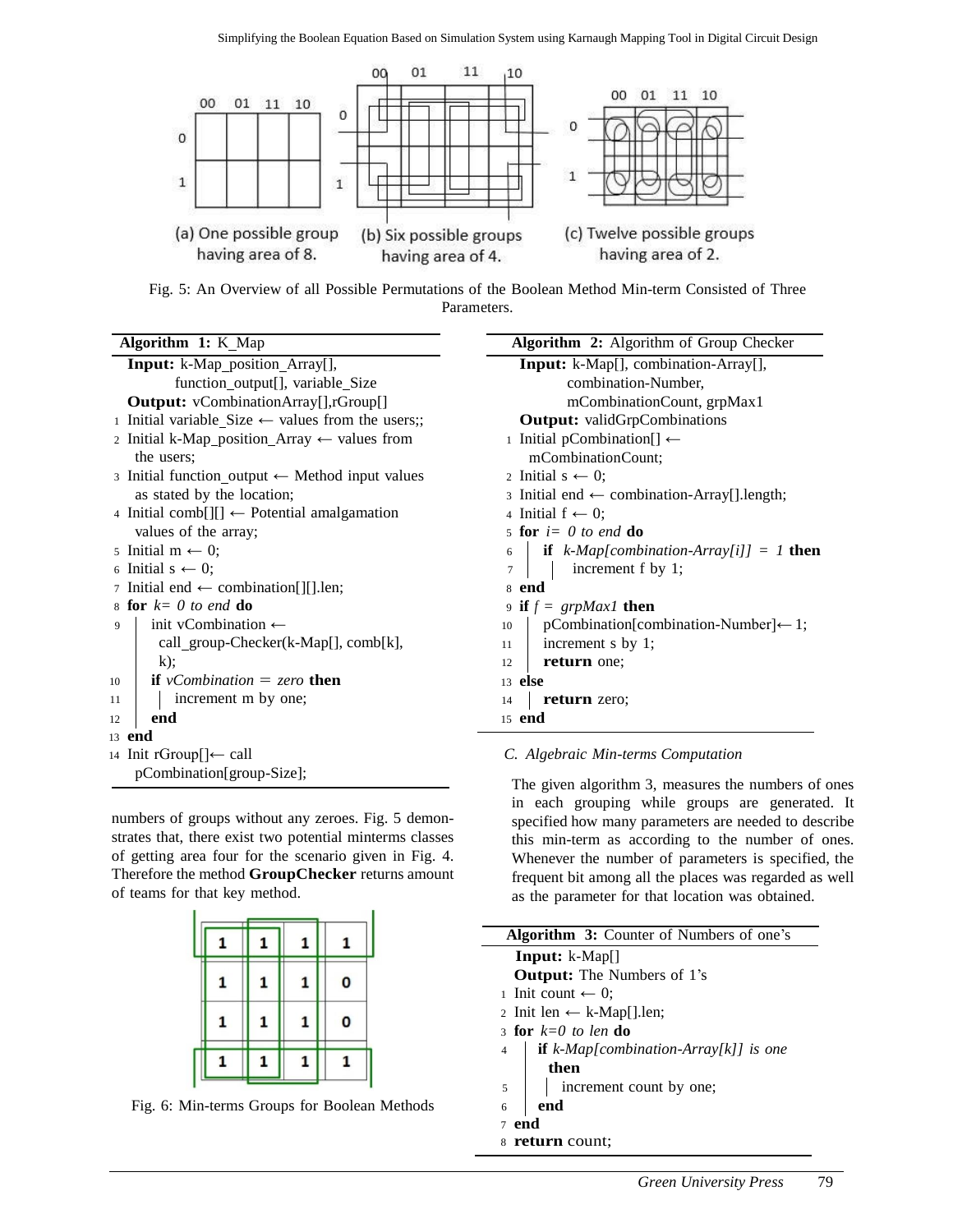## *D. Circuit Drawing from Expression*

The given algorithm 4, generates the required circuit form the simplified equation. In this algorithm operators and operands are considered to generate correspondingly circuits.

| Algorithm 4: Algorithm for Circuit                      |  |  |  |  |  |
|---------------------------------------------------------|--|--|--|--|--|
| Genera-tion                                             |  |  |  |  |  |
| <b>Input:</b> Expression[]                              |  |  |  |  |  |
| <b>Output: Circuit</b>                                  |  |  |  |  |  |
| Init len $\leftarrow$ Expression[].len;<br>$\mathbf{1}$ |  |  |  |  |  |
| for $k=0$ to len do<br>$\overline{c}$                   |  |  |  |  |  |
| if <i>Expression</i> [ $k$ ] is '+' <b>then</b><br>3    |  |  |  |  |  |
| Generate a OR circuit;<br>$\overline{\mathbf{4}}$       |  |  |  |  |  |
| Assign Expression[k-1] as left operand<br>5             |  |  |  |  |  |
| of OR;                                                  |  |  |  |  |  |
| Assign Expression $[k+1]$ as right<br>6                 |  |  |  |  |  |
| operand of OR;                                          |  |  |  |  |  |
| end<br>7                                                |  |  |  |  |  |
| if $Expression[k]$ is '.' or ' ' then<br>8              |  |  |  |  |  |
| Generate a AND circuit;<br>9                            |  |  |  |  |  |
| Assign Expression[k-1] as left operand<br>10<br>of AND; |  |  |  |  |  |
| Assign Expression $[k+1]$ as right<br>11                |  |  |  |  |  |
| operand of AND;                                         |  |  |  |  |  |
|                                                         |  |  |  |  |  |
| end<br>12                                               |  |  |  |  |  |
| <b>if</b> expression[k] is $''$ then<br>13              |  |  |  |  |  |
| Generate a NOT circuit;<br>14                           |  |  |  |  |  |
| Assign Expression [k-1] as operand of<br>15             |  |  |  |  |  |
| NOT;                                                    |  |  |  |  |  |
| end<br>16                                               |  |  |  |  |  |
| $17$ end                                                |  |  |  |  |  |
| 18 <b>return</b> Circuit;                               |  |  |  |  |  |

## V. PERFORMANCE EVALUATION

A. Setup for Evaluating the System

With the following environment as shown in Table II, we have tested the established Karnaugh mapping visualization tool:

TABLE II: ENVIRONMENT SETUP

| Operating System  | Window's 10 64-bit              |
|-------------------|---------------------------------|
| Processors        | Intel's Core i5-3.5 GHz CPU     |
| Memory            | $16$ GB                         |
| Solid-State Drive | 512 MB                          |
| <b>IDE</b>        | MS Visual's Studio Express 2010 |
| Language          | $\cap$ #                        |

## *B. Design of the Simulation system*

For testing this application the cell numbers (as an input) have been entered. Then, it have found the following Sum of Product (SOP) expression 1 as the input of four variables and also have found optimal expression 2 as output which is shown in Fig. 7.

$$
X = \overline{ABCD} + \overline{ABCD} + \overline{ABCD} + \overline{ABCD} +
$$
  
ABCD + ABCD + ABCD + ABCD + ABCD (1)

$$
Y = \overline{ACD} + \overline{ABC} + \overline{ACD} + \overline{ABD} + \overline{ACD}
$$
 (2)

This system uses the input expression 1 and generates truth table and simplified equation shown in Fig. 7. The best part is our it also generates the circuit (with minimum cost) diagram as Fig. 8. Moreover, 5 variables K-Map truth table, optimal expression and circuit diagram also shown in Fig. 9 and 10 respectively.

#### *C. Performance Discussion*

1) Influences of increase in the number of Parameters with relative error: A team of 100 Digital Logic Design (DLD) students and undertaking a Bachelor's Degree in Computer Science and Engineering (CSE) inspected it after the implementation of the system. The students are given three(3) groups of Boolean algebra expressions with parameter number three(3), four(4), five(5),  $\text{six}(6)$ , and seven(7) to evaluate soft- ware where various numbers of equations are included in each set. This is achieved because it is more difficult to optimize expression with a greater set of variables than just a lesser set of variables. For Boolean algebra equations with parameter numbers three  $(3)$ , four $(4)$ , five $(5)$ ,  $six(6)$ , and seven(7), the Table III displays relative and absolute errors.

| of<br>No. | No. of ex- | Accurately | Perfect | Relative |
|-----------|------------|------------|---------|----------|
| Vari-     | pressions  | identified | Error   | Error    |
| ables     |            | Expres-    |         |          |
|           |            | sions      |         |          |
|           | 200        | 196        | 4       | 0.022    |
| 4         | 400        | 390        | 10      | 0.026    |
|           | 600        | 584        | T6      | 0.027    |
|           | 200        | 192        | 8       | 0.042    |
| 5         | 400        | 380        | 20      | 0.054    |
|           | 600        | 564        | 36      | 0.065    |
|           | 100        | 93         |         | 0.075    |
| 6         | 200        | 187        | 13      | 0.070    |
|           | 300        | 279        | 21      | 0.075    |
|           | 50         | 44         | 6       | 0.136    |
|           | 100        | 83         | 17      | 0.205    |
|           | 150        | 126        | 24      | 0.190    |

TABLE III: RELATIVE ERROR FOR EXPRESSIONS

# TABLE IV: RELATIVE ERROR FOR CIRCUIT

| of<br>No. | No.<br>of | Correctly  | Perfect | Relative |  |  |  |  |
|-----------|-----------|------------|---------|----------|--|--|--|--|
| Vari-     | Circuits  | Identified | Error   | Error    |  |  |  |  |
| ables     |           |            |         |          |  |  |  |  |
|           | 50        | 49         |         | 0.02     |  |  |  |  |
|           | 80        |            | 3       | 0.038    |  |  |  |  |
|           | 100       | 95         | 5       | 0.05     |  |  |  |  |
|           | 50        | 47         | 3       | 0.06     |  |  |  |  |
| 5         |           | 64         | 6       | 0.086    |  |  |  |  |
|           | 90        | 80         | ю       | 0. L I   |  |  |  |  |
|           | 10        | Q          |         |          |  |  |  |  |
| 6         | 20        |            |         | 0.15     |  |  |  |  |
|           | 30        | 25         |         |          |  |  |  |  |

From Table III, we do see that relative error increases like those of the numbers of expression as well as the numbers of variables increases. We identified a minimal relative error of 0.02 with 4 variables as well as a maximum of 7 expressions of the variables. Fig. 12 displays the relationship among the numbers of parameters, the numbers of expression, and also the respective error found in Table III. Moreover, Table IV shows the relative error for circuit generation with respect to the no. of variables. We have identified a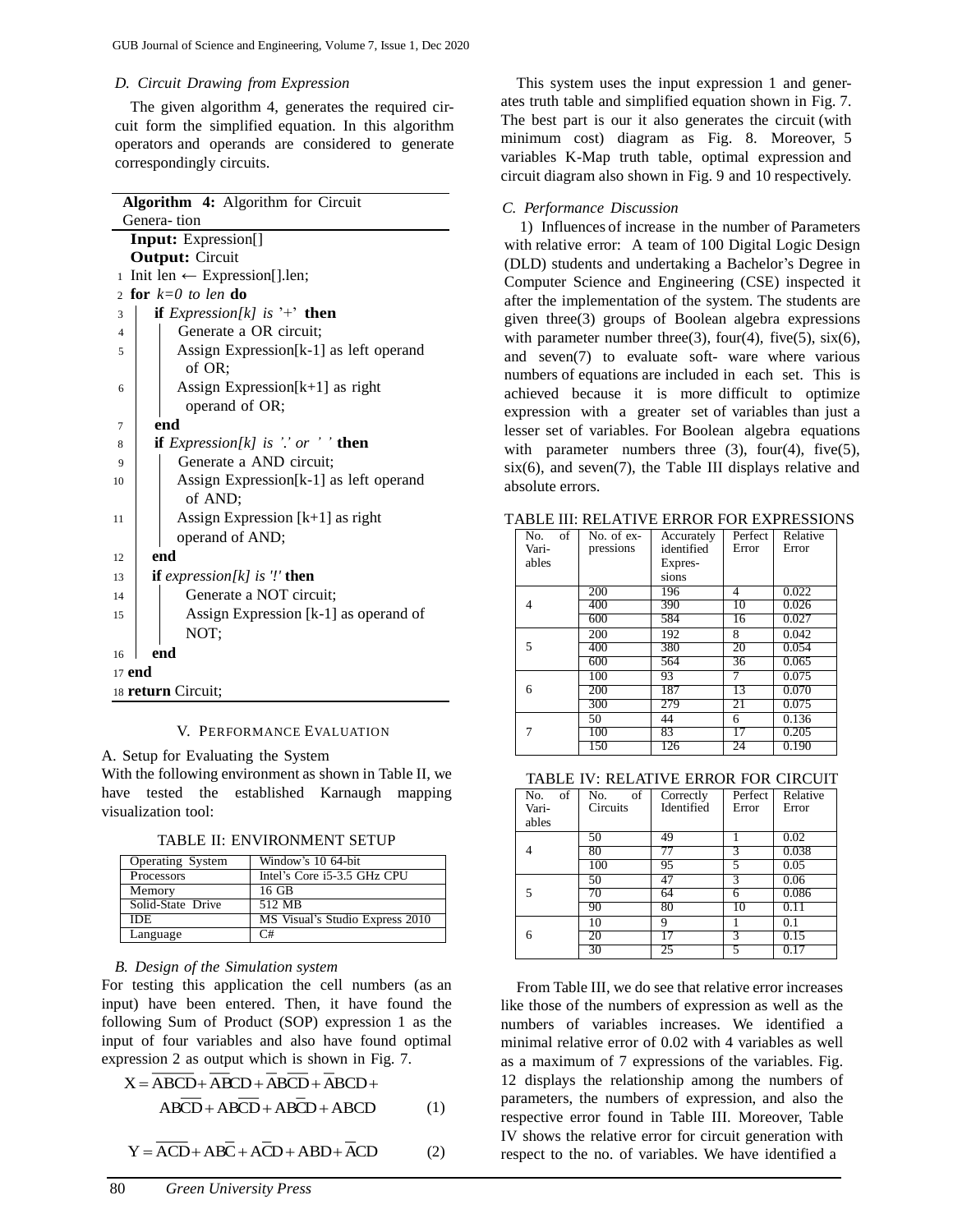Simplifying the Boolean Equation Based on Simulation System using Karnaugh Mapping Tool in Digital Circuit Design

| <b>Pour Variable System</b>                              |                       |                |                                  |              |                | $\Box$             |
|----------------------------------------------------------|-----------------------|----------------|----------------------------------|--------------|----------------|--------------------|
| Input Cell Numbers                                       |                       |                |                                  |              |                |                    |
| $\vert 0, 3, 4, 7, 9, 12, 13, 15 \vert$                  |                       |                |                                  |              |                | <b>Truth Table</b> |
| <b>Expression:</b>                                       |                       | $\overline{A}$ | B                                |              | CDQ            |                    |
| AIBICIDI+AIBICD+AIBCIDI+AIBCD+ABICID+ABCIDI+ABCID+ABCD   |                       | $\mathbf{0}$   | $\bf{0}$<br>$\mathbf{0}$         |              | 0 <sub>1</sub> | <b>AIRICIDI</b>    |
|                                                          |                       | $\mathbf{0}$   | $\bf 0$<br>$\mathbf{0}$          | 1            | $\bf{0}$       | A!B!C!D            |
| CIDI CID CD CD!                                          |                       | $\mathbf 0$    | $\mathbf{0}$<br>$\mathbf{1}$     | $\mathbf{0}$ | $\overline{0}$ | AIBICD!            |
|                                                          |                       | $\overline{0}$ | $\overline{0}$<br>$\mathbf{1}$   | $\mathbf{1}$ | $\mathbf{1}$   | <b>AIBICD</b>      |
| 1<br>1<br>0<br>$A^{\dagger}B^{\dagger}$<br>0<br>Simplify |                       | $\overline{0}$ | $\mathbf{1}$<br>$\bf{0}$         | $\bf{0}$     | $\mathbf{1}$   | AIBCIDI            |
| 1<br>1<br>0<br>$\Omega$<br>A <sup>T</sup> B              |                       | $\mathbf{0}$   | $\mathbf{1}$<br>$\mathbf{0}$     |              | 10             | <b>AIBCID</b>      |
|                                                          | Circuit<br>Generation | $\bf{0}$       | $\overline{1}$<br>$\mathbf{1}$   | $\mathbf{0}$ | $\mathbf{0}$   | <b>AIBCDI</b>      |
| $\mathbf{1}$<br>$\vert$ 1<br>1<br>0<br>AB                |                       | $\Omega$       | $\mathbf{1}$<br>$\mathbf{1}$     | $\mathbf{1}$ | $\mathbf{1}$   | AIRCD              |
| <b>Truth Table</b>                                       |                       | $\mathbf{1}$   | $\bf{0}$<br>$\mathbf{0}$         |              | 0 <sub>0</sub> | <b>ABICIDI</b>     |
| $\mathbf{1}$<br>AB!<br>$\Omega$<br>$\Omega$<br>0         |                       | $\mathbf{1}$   | $\bf 0$<br>$\mathbf{0}$          | $\mathbf{1}$ | $\mathbf{1}$   | AB!C!D             |
|                                                          |                       | $\overline{1}$ | $\overline{0}$<br>$\overline{1}$ | $\bf{0}$     | $\Omega$       | ABICD!             |
| 2x1 Group 4x1 Group                                      | 8x1 Group             | $\mathbf{1}$   | $\bf{0}$<br>$\mathbf{1}$         | $\oplus$     | $\bf{0}$       | ABICD              |
|                                                          |                       | $\overline{1}$ | $\bf{0}$<br>1                    | $\bf{0}$     | $\mathbf{1}$   | ABCID!             |
| <b>Result Combination</b><br>5<br>Ω                      | 0                     | $\overline{1}$ | $\mathbf{0}$<br>1                | $\mathbf{1}$ | $\mathbf{1}$   | ABCID              |
|                                                          |                       | $\overline{1}$ | $\mathbf{1}$<br>$\mathbf{1}$     | $\mathbf{0}$ | $\Omega$       | ABCD!              |
|                                                          |                       | $\mathbf{1}$   | $\mathbf{1}$<br>$\mathbf{1}$     | $\mathbf{1}$ | $\mathbf{1}$   | ABCD               |

Fig. 7: Simplified Optimal Expression with Truth Table Created by the Expression System 1



Fig. 8: The Circuit diagram produced by the expression (4 variables)

| <b>a</b> Fivevariable                                                                               | $\times$<br>п  |
|-----------------------------------------------------------------------------------------------------|----------------|
| Input Cell Number:                                                                                  |                |
| 0, 1, 2, 4, 7, 8, 10, 12, 16, 17, 18, 20, 23, 24, 25, 26, 27, 28                                    |                |
| <b>Expression:</b>                                                                                  |                |
| EIAIBICIDI+ EIAIBICID+ EIAIBICDI+ EIAIBCIDI+ EIAIBCD+ EIABCIDI+ EIABICIDI+EIABICDI+EAIBICIDI+       |                |
| EAIBICID+ EAIBICDI+ EAIBCIDI+ EAIBCD+ EABCIDI+ EABICIDI+EABICID+ EABICD+EABICDI                     |                |
| CIDI CID CD CDI<br>CIDI CID CD CDI                                                                  |                |
| 1<br>$A!$ $B!$<br>A!B!<br>$\Omega$<br>1<br>0<br>Simplify                                            |                |
| $\vert$ 1<br>$\Omega$<br>$\Omega$<br>$\Omega$<br>$\mathbf{1}$<br>$\Omega$<br>$A$ ! $B$<br>$A$ ! $B$ | <b>Circuit</b> |
| $\Omega$<br>$\Omega$<br>$\Omega$<br>AB<br>$\Omega$<br>1<br>$\Omega$<br>AB<br>$\Omega$               | Generation     |
| <b>Truth Table</b><br>$\mathbf{1}$<br>AB!<br>AB!<br>O<br>$\Omega$                                   |                |
| $E = 1$<br>$E = 0$                                                                                  |                |
| 2x1 Group<br>4x1 Group<br>8x1 Group                                                                 | 16x1 Group     |
| Result Combination:<br>3<br>0                                                                       | O              |

Fig. 9: Simplified Equation for 5 Variables K-Map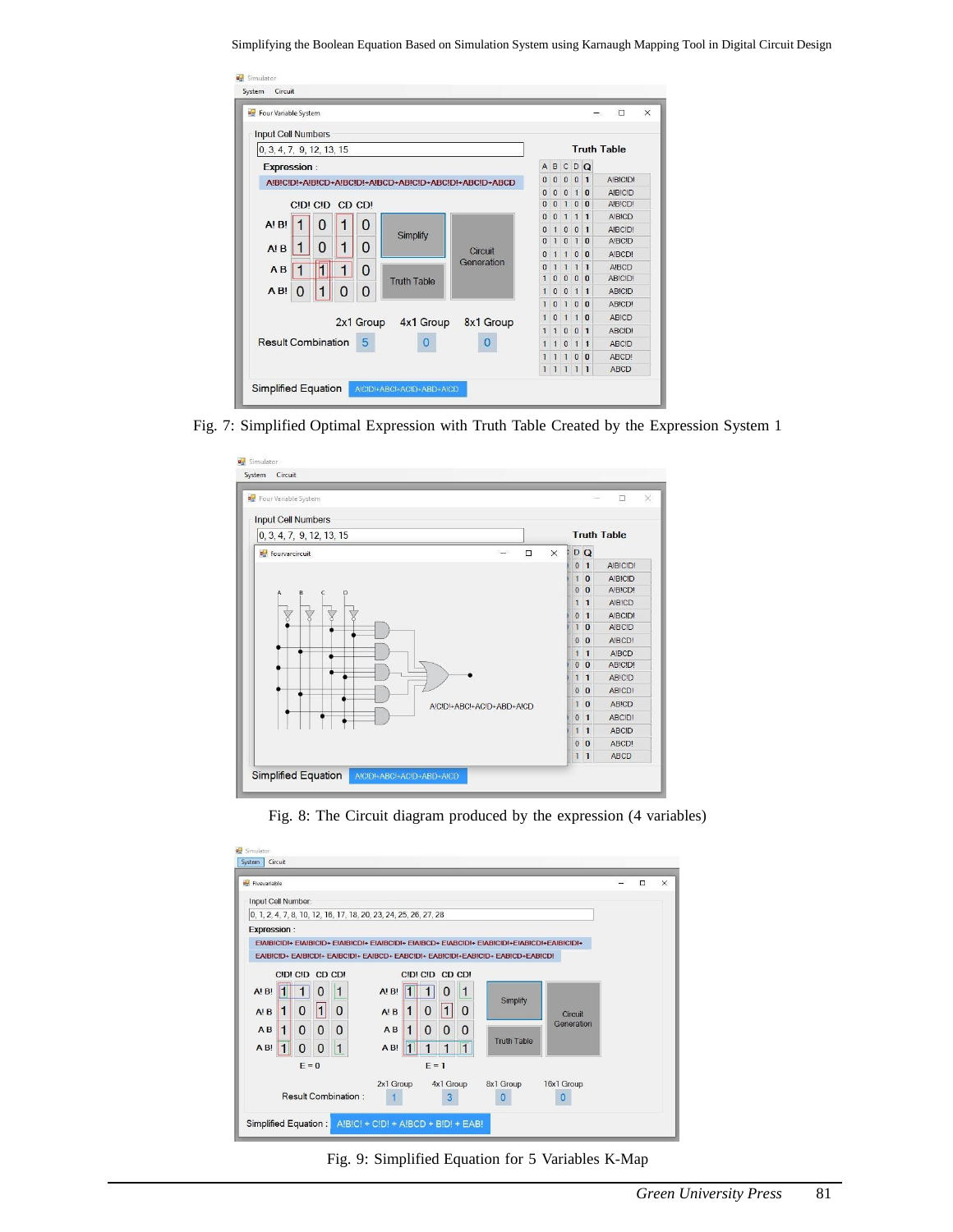

Fig. 10: The Circuit Diagram for the 5 Variables

| References          | Optimal    | Circuit Generation | Variables<br>No. of | Truth Table Gen- |
|---------------------|------------|--------------------|---------------------|------------------|
|                     | Expression |                    | used                | eration          |
| Elham et al. [9]    | YES        | NO.                | 4 Variables         | NO.              |
| Rahman et al. [10]  | YES        | NO.                | 7 Variables         | N <sub>O</sub>   |
| Wang et al. [12]    | <b>YES</b> | <b>YES</b>         | 4 Variables         | NO.              |
| Abdalla et al. [13] | <b>YES</b> | NO.                | 6 Variables         | N <sub>O</sub>   |
| Prasad et al. [14]  | <b>YES</b> | NO.                | 7 Variables         | NO.              |
| Kim et al. $[15]$   | YES        | <b>YES</b>         | 3 Variables         | <b>YES</b>       |
| Nabul et al. [17]   | <b>YES</b> | NO.                | 4 Variables         | <b>YES</b>       |
| Our System          | <b>YES</b> | <b>YES</b>         | 7 Variables         | <b>YES</b>       |

TABLE V: COMPARATIVE ANALYSIS

minimal relative error of 0.011 with 4 variables as well as a maximum of 6 variables.



Fig. 11: System Accuracy (%) for Expressions of the System with Respect to the No. of Variables

2) System Accuracy: Fig. 11 shows the system accuracy for various expressions with respect to the no. of variables. With a small number of variable less than 4, the system accuracy almost 100%. Then, increasing the no variables, the accuracy is decreasing with a linear trend. Fig. 12 shows that when number of variables is increasing and number of expressions is decreasing then relative error is high and it is low when the number of variables is low but number of expression is high.

3) Computation Time Comparisons: We have evaluated the computational time analysis to evaluate the



Fig. 12: Relative Error with Respect to the Numbers of Expressions Vs Variables

performance discovered from the application system. Fig. 13 shows the computational time increases with the number of parameters. Notably, with a small number of variables (i.e.  $\approx$  4), the computational time of our system and C-Minimizer assumes similar values. Then, increasing the no. of variables, the computational time also increasing We can assume from the graph that we need just 312.43 milliseconds for 7 variables, which is very efficient. This result proves the practicality that can effectively reduce the computational time with respect to the existing baseline.

To measure the effectiveness of this method as there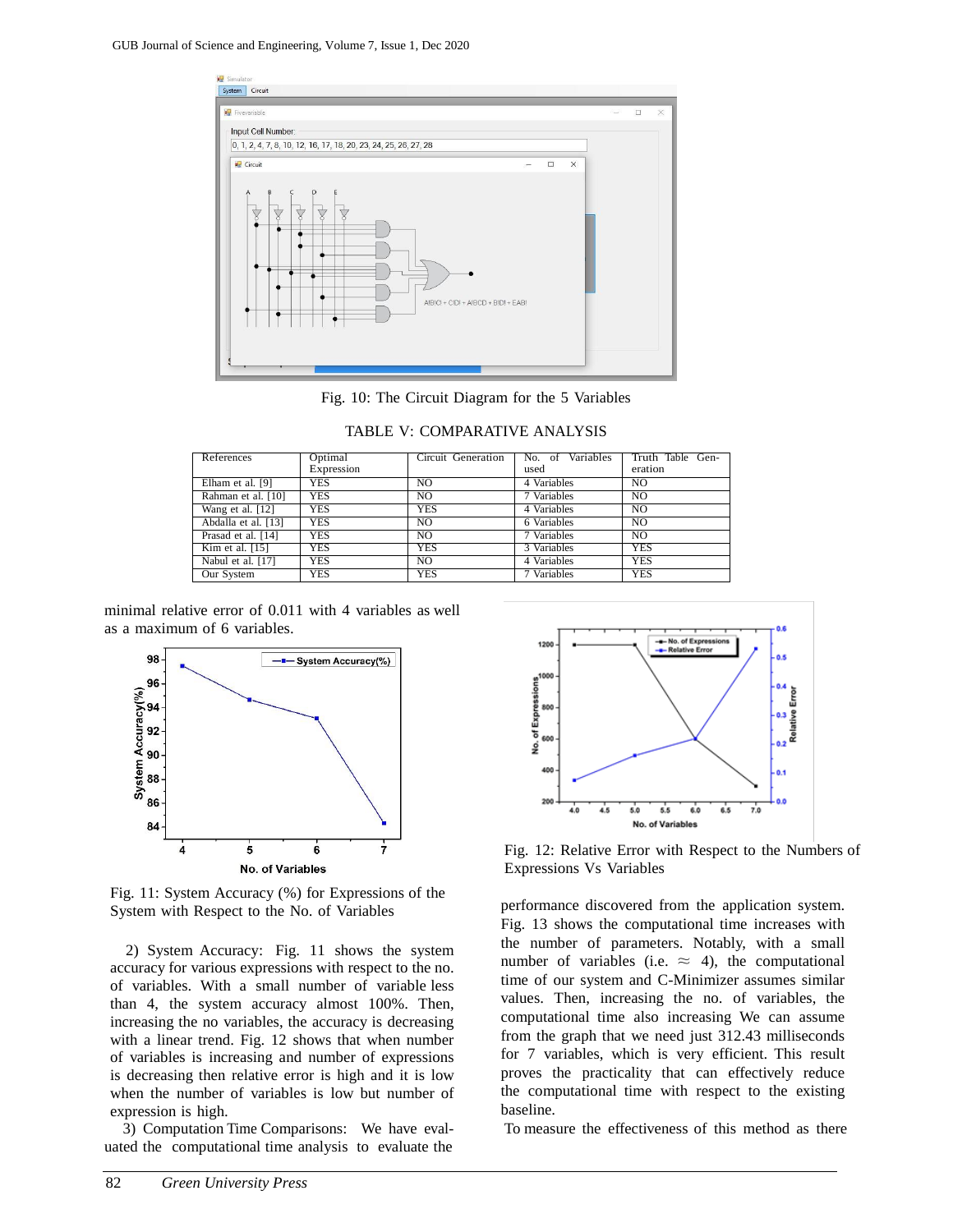are no latest projects on system creation to reduce the Boolean expressions, a comparative analysis is made with the result found on paper [7]. The relation is seen in the tables III and IV and we're seeing our Karnaugh mapping system requires less effort for 3 to 7 parameters than the C-Minimizer Method. The explanation for this reduced time is, through the use of gray code series, our K-mapping system eliminates repeating indices for min-terms. Finally, Table V shows the comparative analysis of our system with various approaches.



Fig. 13: Computational Time(ms) with Respect to the Numbers of Variables of Our System with C-Minimizer Algorithm [7].

#### VI. CONCLUSION & FUTURE WORK

It is provided an endeavor to demonstrate a comprehensive Karnaugh mapping method in this re- search paper, which provides an easy way to simplify Boolean Expressions and circuit where there is a large number of variables. In this paper, it is shown that the results expose a strong correlation between the conceptual solution and the mathematical model's predicted results. As it was said, the goal was to work for students of digital logic design at the primary level, so any relative situational error may cause them anxiety. Still, this level of anxiety is much lower.

#### ACKNOWLEDGEMENT

This work was supported in part by the Center for Research, Innovation, and Transformation (CRIT) of Green University of Bangladesh (GUB) under grant No. 7/2019 (CRIT, GUB).

#### **REFERENCES**

- [1] A. M. Rushdi, "Improved variable-entered karnaugh map procedures," Computers & electrical engineering, vol. 13, no. 1, pp. 41–52, 1987.
- [2] V. Vyas, L. Jiang-Wei, P. Zhou, X. Hu, and J. S. Friedman, "Karnaugh map method for memristive and spintronic asymmetric basis logic functions," IEEE Transactions on Computers, 2020.
- [3] W. V. Quine, "The problem of simplifying truth functions," The American Mathematical Monthly, vol. 59, no. 8, pp. 521–531, 1952. [Online]. Available: <http://www.jstor.org/> stable/2308219

[4] E. J. McCluskey Jr, "Minimization of boolean functions," Bell system technical Journal, vol. 35, no. 6, pp. 1417–1444, 1956.

- [5] T. Rathore, "A note on the size of a karnaugh map," IETE Journal of Education, vol. 58, no. 1, pp. 3–6, 2017.
- [6] A. B. Marcovitz and C. M. Shub, "An improved algorithm for the simplification of switching functions using unique identifiers on a karnaugh map," IEEE Transactions on Computers, vol. 100, no. 4, pp. 376–378, 1969.
- [7] D. Nasa and U. Ghose, "C–minimizer algorithm: A new technique for data minimization," International Journal of Computer Applications, vol. 44, no. 17, pp. 15–19, 2012.
- [8] V. Saxena, M. Srivastava, and D. Arora, "Performance estimation of karnaugh map through uml," International Journal of Computer Science and Network Security, vol. 9, pp. 220–225, 2009.
- [9] E. H. Aziz, "Design simulation system to simplifying boolean equation by using karnaugh map," AL-Rafidain Journal of Computer Sciences and Mathematics, vol. 14, no. 1, pp. 97– 115, 2020.
- [10] M. S. Rahman, R. Hasib, B. Sultana, M. G. Hussain, M. Rahman, and M. A. Rahaman, "An extensive karnaugh mapping tool for boolean expression simplification," in 2019 International Conference on Sustainable Technologies for Industry 4.0 (STI). IEEE, 2019, pp. 1–5.
- [11] A. M. A. Rushdi, "Handling generalized type-2 problems of digital circuit design via the variableentered karnaugh map," International Journal of Mathematical, Engineering and Management Sciences (IJMEMS), vol. 3, no. 4, pp. 392– 403, 2018.
- [12] C. Wang and Y. Tao, "Karnaugh maps of logical systems and applications in digital circuit design," Circuits, Systems, and Signal Processing, vol. 39, no. 5, pp. 2245–2271, 2020.
- [13] Y. S. Abdalla, "Introducing the yasser-map as an improvement of the karnaugh-map for solving logical problems," in 2015 IEEE International Conference on Electrical, Computer and Communication Technologies (ICECCT). IEEE, 2015, pp.  $1 - 5$ .
- [14] V. Prasad, "Generalized karnaugh map method for boolean functions of many variables," IETE Journal of Education, vol. 58, no. 1, pp. 11–19, 2017.
- [15] D.-S. Kim and H.-K. Jeong, "Design and analysis of educational java applets for learning simplification procedure using karnaugh map," Journal of Internet Computing and Services, vol. 16, no. 3, pp. 33–41, 2015.
- [16] P. Murugavel, "Neural modified karnaugh map for boolean circuit," International Journal of Trend in Research and Development (IJTRD), 2015.
- [17] M. A. Nabulsi, A. A. Alkatib, and F. M. Quiam, "A new method for boolean function simplification," International Journal of Control and Automation, vol. 10, no. 12, pp. 139– 146, 2017.
- [18] T. C. D. Jinrong, "A methord of using the next state karnaugh map to analyse the sequential logic circuit [j]," JOURNAL OF SICHUAN TEACHERS COLLEGE (NATURAL SCIENCE), vol. 3, 1999.
- [19] W.-d. BAO and G.-y. JI, "The calculator assistance the karnaugh map diagram turns over the logic function [j]," Computer Knowledge and Technology (Academic Exchange), vol. 5, 2007.
- [20] L. Rong-de, "Applications of combined karnaugh map in analysis of logic circuits [j]," Journal of Yangtze University (Natural Science Edition) Sci & Eng V, vol. 4, 2009.
- [21] P. Cobham, "An extension of karnaugh map technique to interface design," Radio and Electronic Engineer, vol. 38, no. 3, pp. 131–136, 1969.
- [22] C. Yang and H. Jiao, "Low power karnaugh map approximate adder for error compensation in loop accumulations," in 2019 International Conference on IC Design and Technology (ICICDT). IEEE, 2019, pp. 1–4.